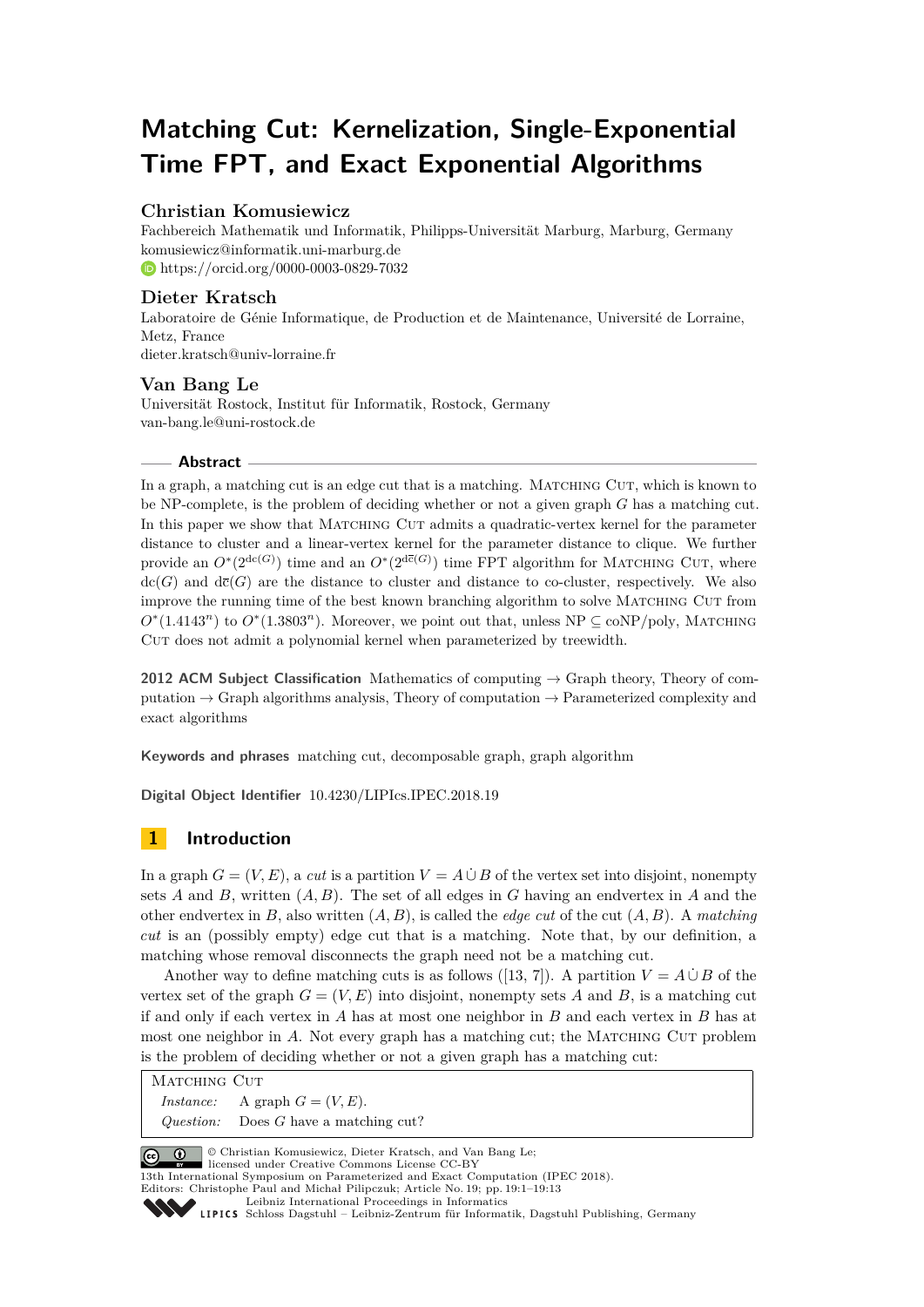### **19:2 Matching Cut**

Farley and Proskurowski [\[11\]](#page-12-3) studied matching cuts in graphs in the context of network applications. Patrignani and Pizzonia [\[18\]](#page-12-4) pointed out an application of matching cuts in graph drawing. Graphs having no matching cut were first discussed by Graham in [\[13\]](#page-12-0) under the name *indecomposable graphs*, and have been recently used by Araújo et al. [\[1\]](#page-12-5) in the context of WDM (Wavelength Division Multiplexing) networks.

**Previous results.** Chvátal [\[7\]](#page-12-1) showed that MATCHING CUT is NP-complete, even when restricted to graphs of maximum degree four, and polynomially solvable for graphs of maximum degree three. These results triggered a lot of research on the computational complexity of MATCHING CUT in graphs with additional structural assumptions  $[4, 6, 14, 16,$  $[4, 6, 14, 16,$  $[4, 6, 14, 16,$  $[4, 6, 14, 16,$  $[4, 6, 14, 16,$  $[4, 6, 14, 16,$  $[4, 6, 14, 16,$ [15,](#page-12-10) [17,](#page-12-11) [18\]](#page-12-4). In particular, the NP-hardness of Matching Cut has been further strengthened to planar graphs of maximum degree four [\[4\]](#page-12-6) and bipartite graphs of maximum degree four [\[16\]](#page-12-9). As noted previously [\[14\]](#page-12-8), the NP-hardness reduction by Chvátal [\[7\]](#page-12-1) also shows that MATCHING CUT cannot be solved in  $2^{o(n)}$  time, where *n* is the number of vertices of the input graph, if the Exponential Time Hypothesis (ETH) is true.

Exact exponential algorithms for MATCHING CUT on graphs without any restriction have been recently considered by Kratsch and Le [\[14\]](#page-12-8) who provided the first exact branching algorithm for MATCHING CUT running in time  $O^*(1.4143^n)^1$  $O^*(1.4143^n)^1$  $O^*(1.4143^n)^1$ , and a single-exponential algorithm of running time  $2^{\tau(G)}O(n^2)$ , where  $\tau(G)$  is the vertex cover number. We note that MATCHING CUT can be expressed in MSOL, see for example [\[4\]](#page-12-6); hence MATCHING CUT is fixed-parameter tractable when parameterized by  $tw(G)$ , the treewidth of *G*. Very recently, Aravind et al. [\[2\]](#page-12-12) presented a tree-decomposition-based dynamic programming algorithm that solves MATCHING CUT in  $O^*(12^{\text{tw}(G)})$  time and fixed-parameter algorithms for further parameters describing the structure of the input graph. For example, Matching Cut can be solved in  $O^*(2^{tc(G)})$  time where  $tc(G) \leq \tau(G)$  is the size of a smallest twin cover of *G* [\[2\]](#page-12-12).

**Our contributions.** We give the first polynomial kernels for MATCHING CUT by showing that Matching Cut admits a quadratic-vertex kernel for the parameter distance to cluster and a linear-vertex kernel for the parameter distance to clique. Second, we show that MATCHING CUT can be solved by single-exponential algorithms running in time  $2^{dc(G)}O(n^2)$ and  $2^{d\bar{c}(G)}O(nm)$ , respectively, where  $dc(G)$  is the distance to cluster and  $d\bar{c}(G)$  is the distance to co-cluster. This improves upon the FPT algorithms for MATCHING CUT with running time  $2^{\tau(G)}O(n^2)$  [\[14\]](#page-12-8), where  $\tau(G) \ge \max\{\text{dc}(G),\text{d}\overline{c}(G)\}\$ is the vertex cover number of *G* which can be much larger than  $dc(G)$  and  $d\overline{c}(G)$ . Similarly, this improves upon the FPT algorithm with  $O^*(2^{tc(G)})$  [\[2\]](#page-12-12) since  $tc(G) \geq dc(G)$ . Third, we provide an exact branching algorithm for MATCHING CUT that has time complexity  $O<sup>*</sup>(1.3803<sup>n</sup>)$ . This result improves upon the first exact branching algorithm for MATCHING CUT that has time complexity *O*<sup>∗</sup> (1*.*4143*<sup>n</sup>*) [\[14\]](#page-12-8).

**Notation and terminology.** Let  $G = (V, E)$  be a graph with vertex set  $V(G) := V$  and edge set  $E(G) := E$ . We assume that a (input) graph has *n* vertices and *m* edges. A *stable set* (a *clique*) in *G* is a set of pairwise non-adjacent (adjacent) vertices. The neighborhood of a vertex *v* in *G*, denoted by  $N_G(v)$ , is the set of all vertices in *G* adjacent to *v*; if the context is clear, we simply write  $N(v)$ . Set deg(*v*) :=  $|N(v)|$ , the degree of the vertex *v*. For a subset  $W \subseteq V$ ,  $G[W]$  is the subgraph of *G* induced by *W*, and  $G - W$  stands for  $G[V \setminus W]$ .

<span id="page-1-0"></span><sup>&</sup>lt;sup>1</sup> Throughout the paper we use the  $O^*$  notation which suppresses polynomial factors.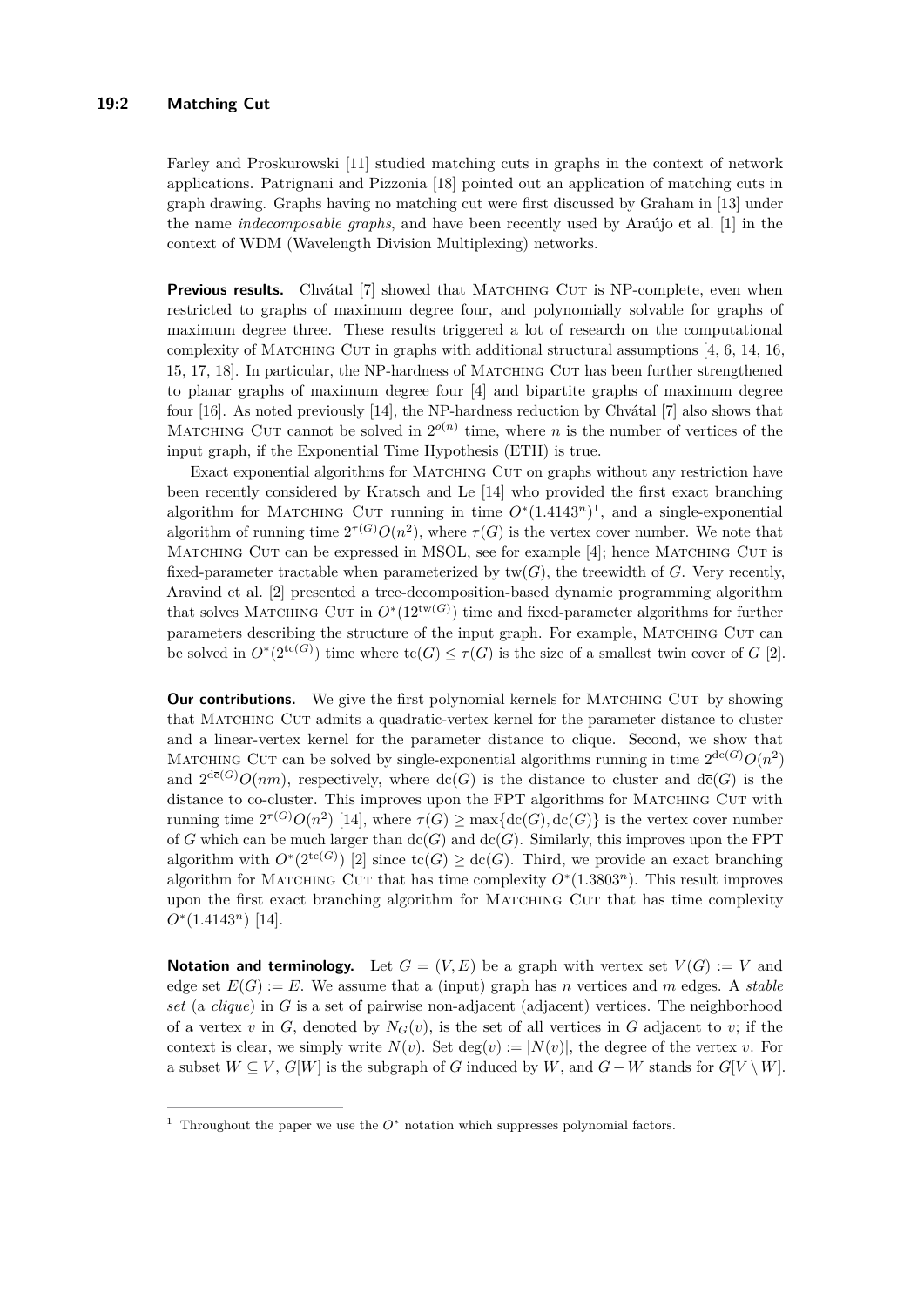#### **Ch. Komusiewicz, D. Kratsch, and V. B. Le 19:3** 19:3

We write  $N_W(v)$  for  $N(v) \cap W$  and call the vertices in  $N(v) \cap W$  the *W-neighbors* of *v*. A graph is a *cluster graph* if it is a vertex disjoint union of cliques. The maximal cliques of a cluster graph are called *clusters*. A graph is a *co-cluster graph* if it is a complete multipartite graph or, equivalently, the complement graph of a cluster graph. Observe that a clique is a cluster graph and a co-cluster graph.

A *vertex cover* of *G* is a subset  $C \subseteq V$  such that every edge of *G* has at least one endvertex in *C*, i.e.,  $V \setminus C$  is a stable set in *G*. The vertex cover number of *G*, denoted by  $\tau(G)$ , is the smallest size of a vertex cover of *G*. More generally, given a graph property P, a *distance to* P *set* of a graph *G* is a subset  $U \subseteq V$  such that  $G - U$  has the property P. The *distance to* P is the smallest size of a distance to P set. This number is called *distance to cluster*, denoted by  $\text{dc}(G)$ , in case  $\mathcal P$  is the set of cluster graphs, it is called *distance to co-cluster*, denoted by  $d\bar{c}(G)$ , in case  $\mathcal P$  is the set of co-cluster graphs, and it is called *distance to clique*, denoted by  $\text{dq}(G)$ , in case  $\mathcal P$  is the set of cliques. By the definition of cluster graphs and co-cluster graphs, we have  $\tau(G) \ge \max\{\text{dc}(G),\text{dc}(G)\}\$  and  $\text{dq}(G) \ge \max\{\text{dc}(G),\text{dc}(G)\}\$  for any graph *G*.

Throughout the paper we use the concept of monochromatic vertex subsets and induced subgraphs. Let  $G = (V, E)$  be a graph and  $U \subseteq V$ . Then we call *U* monochromatic in G if for every matching cut  $(A, B)$  of *G*, either  $U \subseteq A$  or  $U \subseteq B$ ; slightly abusing notation we shall sometimes also call  $G[U]$  monochromatic in  $G$ . Being monochromatic is hereditary: if  $G[U]$  is monochromatic, then so is  $G[U']$  for every  $U' \subseteq U$ . Note that a complete subgraph  $K_n$  is monochromatic if  $n = 1$  or  $n \geq 3$ , and that a complete bipartite subgraph  $K_{n,m}$  is monochromatic if  $n \geq 3$  and  $m \geq 2$  or vice versa. Moreover, disconnected graphs and graphs having a vertex of degree at most one admit a matching cut. Hence, we may assume that all graphs considered are connected and have minimum degree at least two.

When an algorithm branches on the current instance of size *n* into *r* subproblems of sizes at most  $n - t_1, n - t_2, \ldots, n - t_r$ , then  $(t_1, t_2, \ldots, t_r)$  is called the *branching vector* of this branching, and the unique positive root of  $x^n - x^{n-t_1} - x^{n-t_2} - \cdots - x^{n-t_r} = 0$ , denoted by  $\tau(t_1, t_2, \ldots, t_r)$ , is called its *branching number*. The running time of a branching algorithm is  $O^*(\alpha^n)$ , where  $\alpha = \max_i \alpha_i$  and  $\alpha_i$  is the branching number of branching rule *i*, and the maximum is taken over all branching rules. We refer to [\[12\]](#page-12-13) for more details on exact branching algorithms. For the basic notions of parameterized complexity we refer to [\[8\]](#page-12-14).

### **2 A Polynomial Kernel for the Distance to Cluster**

In this section we present a polynomial kernel for the parameter  $\text{dc}(G)$ , the distance of G to a cluster graph. First, however, we motivate the study of the parameter  $dc(G)$  by a negative result. Recall that there is an FPT algorithm for MATCHING CUT when parameterized by treewidth [\[2,](#page-12-12) [4\]](#page-12-6). Hence, a natural question is whether MATCHING CUT admits a polynomial kernel for this parameter. A further candidate parameter for a polynomial kernel is the minimum number *k* of edges crossing any matching cut; this could be considered the standard solution size parameter for MATCHING CUT. Finally, a common parameter in kernelizations is the maximum degree of the input graph. We rule out polynomial kernels for all three parameters.

<span id="page-2-0"></span>**Proposition 1.** MATCHING CUT *does not admit polynomial kernel with respect to the sum of the treewidth of G, the minimum number of edges crossing any matching cut of G, and the maximum degree in G unless NP*  $\subseteq$  *coNP*/*poly.* 

The proof of Proposition [1](#page-2-0) uses cross-composition and is deferred to the full version of this work.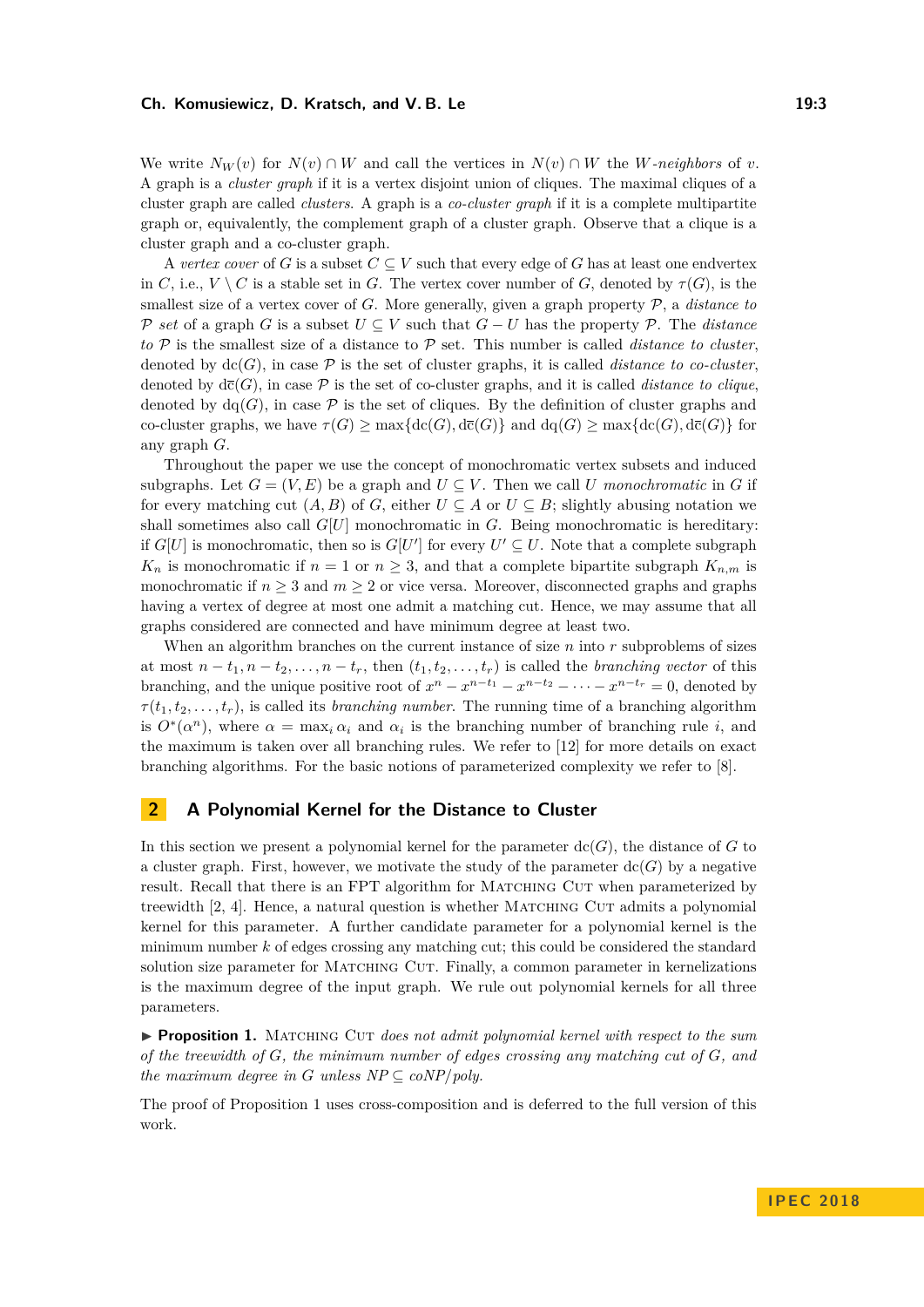

**Figure 1** An example for the definition of  $N^2(U_i)$  with  $U_i = \{u, v\}$ . We have  $\{x, a\} \subseteq N^2(U_i)$ since *x* and *a* have two neighbors in  $U_i$ . Moreover,  $\{y, z\} \subseteq N^2(U_i)$  since *y* and *z* are in a cluster of size at least three with *x*. Alternatively,  $\{x, y, z\} \subseteq N^2(U_i)$  since  $u \in U_i$  is adjacent to *x* and *y*. Finally,  $b \notin N^2(U_i)$  even though  $a \in N^2(U_i)$ , since the cluster  $\{a, b\}$  has only size two.

This excludes many natural candidate parameters for kernelization and motivates our study of kernelization for  $\text{dc}(G)$ , the distance of G to a cluster graph. Let  $U = \{u_1, \ldots, u_{|U|}\}\$ denote a vertex set such that  $G-U$  is a cluster graph. We may assume that  $|U| \leq 3\text{dc}(G)$  since a 3-approximation of CLUSTER VERTEX DELETION can be computed in time  $O(\text{dc}(G)(n+m))$ based on the observation that a graph is a cluster graph if and only if it does not contain an induced path on three vertices. During the kernelization, we maintain a partition of *U* into  $U_1, \ldots, U_\ell$  such that each  $U_i$  is monochromatic. The initial partition contains one set for each vertex of *U*, that is,  $U_i := \{u_i\}, 1 \leq i \leq |U|$ . We call the sets of the partition the *monochromatic parts* of *U*.

During the kernelization, we may *merge* two sets  $U_i$  and  $U_j$ ,  $i \neq j$ , which is to remove  $U_i$ and  $U_j$  from the partition and to add  $U_i \cup U_j$ . We say that merging  $U_i$  and  $U_j$  is safe if  $U_i ∪ U_j$  is monochromatic in *G*.

The main idea of the kernelization is to find opportunities to merge monochromatic parts of *U* or to transform distinct clusters into a single cluster because we infer that they form a larger monochromatic set. Intuitively, an opportunity for merging arises when there are many vertices in  $V \setminus U$  with at least two neighbors in U. The first step handles some clusters that have no such vertex.

<span id="page-3-1"></span> $\blacktriangleright$  **Reduction Rule 1.** *If*  $V \setminus U$  *contains a degree-one vertex or a cluster C such that*  $(V \setminus C, C)$ *is a matching cut, then output "yes".*

The correctness of the rule is obvious. After its application, every cluster *C* contains either a vertex *v* with two neighbors in *U* or there is a vertex in  $u \in U$  with two neighbors in *C*.

To identify clusters that form monochromatic sets together with some monochromatic parts of  $U$ , we introduce the following notation. For each monochromatic part  $U_i$  of  $U$ , we let  $N^2(U_i)$  denote the set of vertices  $v \in V \setminus U$  such that at least one of the following holds:

- *v* has two neighbors in *U<sup>i</sup>* ,
- *v* is in a cluster of size at least three in  $G U$  that contains a vertex that has two  $\overline{\phantom{a}}$ neighbors in *U<sup>i</sup>* , or
- *v* is in a cluster *C* in  $G U$  and some vertex in  $U_i$  has two neighbors in *C*.  $\equiv$

# <span id="page-3-0"></span>▶ **Proposition 1.**  $U_i$   $\cup$   $N^2(U_i)$  *is monochromatic.*

**Proof.** In the first case, *v* has two neighbors in the monochromatic set  $U_i$  and thus  $U_i \cup \{v\}$ is monochromatic. In the second case, the cluster *C* containing *v* is monochromatic and contains a vertex *w* such that  $U_i \cup \{w\}$  is monochromatic. Hence,  $U_i \cup C$  is monochromatic. In the third case, the cluster  $C$  contains two vertices  $x$  and  $y$  that form a triangle with some vertex from  $U_i$  and thus  $U_i \cup \{x, y\}$  is monochromatic. If  $|C| = 2$ , then  $x = v$  or  $y = v$ , if  $|C| > 3$ , then *C* is monochromatic and thus  $U_i \cup C$  is monochromatic.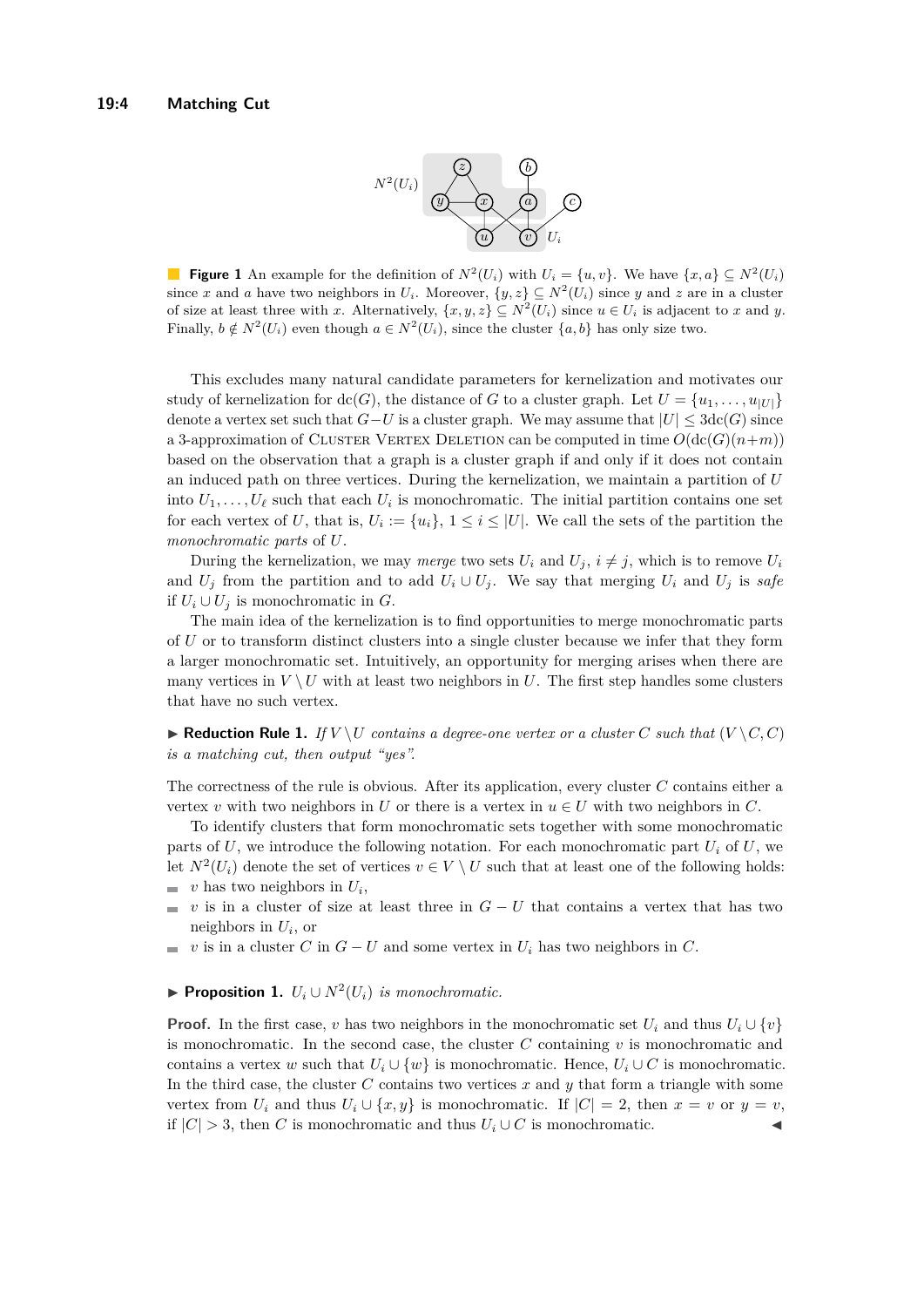#### **Ch. Komusiewicz, D. Kratsch, and V. B. Le 19:5** 19:5

The next two rules identify monochromatic parts that can be merged because they belong to overlapping monochromatic sets.

 $\blacktriangleright$  **Reduction Rule 2.** If there is a vertex v that is contained in  $N^2(U_i)$  and  $N^2(U_j)$  for  $i \neq j$ , *then merge*  $U_i$  *and*  $U_j$ .

**Proof of safeness.** By Proposition [1,](#page-3-0)  $\{v\} \cup U_i$  and  $\{v\} \cup U_j$  are monochromatic in *G*. Thus,  $U_i \cup U_j \cup \{v\}$  is monochromatic.

 $\blacktriangleright$  **Reduction Rule 3.** *If there are three vertices*  $v_1$ ,  $v_2$ ,  $v_3$  *in V that have two common neighbors*  $u \in U_i$  *and*  $u' \in U_j$ ,  $i \neq j$ , *then merge*  $U_i$  *and*  $U_j$ .

**Proof of safeness.** The proof is based on the fact that a  $K_{n,m}$  is monochromatic for  $n \geq 3$ and  $m \geq 2$ : Assume that *u* and *u'* are not in the same part of a matching cut  $(A, B)$ . Then, at most one vertex of  $\{v_1, v_2, v_3\}$  is in *A* and at most one is in *B*. This is absurd and, thus,  $\{u, u'\}$  is monochromatic which makes  $U_i \cup U_j$  monochromatic.

In the following, a cluster consisting of two vertices is an *edge cluster*, all other clusters are *nonedge* clusters. As we will show, after application of the above rules, we have essentially reached a situation in which there is a bounded number of nonedge clusters that are not contained in some  $N^2(U_i)$ , we call these clusters *ambiguous*. More precisely, we say that a vertex in  $V \setminus U$  is *ambiguous* if it has neighbors in  $U_i$  and  $U_j$  where  $i \neq j$ . A cluster is *ambiguous* if it contains at least one ambiguous vertex. In contrast, we call a cluster *fixed* if it is contained in  $N^2(U_i)$  for some  $U_i$ .

<span id="page-4-2"></span> $\triangleright$  **Proposition 2.** *If G is reduced with respect to Reduction Rule [1,](#page-3-1) then every nonedge cluster in G is ambiguous or fixed.*

**Proof.** Since *G* is reduced with respect to Reduction Rule [1,](#page-3-1) every cluster *C* contains at least one vertex  $v$  that has two neighbors in  $U$  or there is a vertex  $u$  from some monochromatic part  $U_i$  that has two neighbors in *C*. In the latter case, *C* is contained in  $N^2(U_i)$  and thus fixed. In the first case, if *v* has two neighbors in the same part  $U_i$ , then  $C \subseteq N^2(U_i)$  and  $C$ is fixed. Otherwise,  $v$  is ambiguous which means that  $C$  is ambiguous.

Observe that according to this definition, a nonedge cluster may be ambiguous and fixed at the same time. We will decrease the number of fixed clusters with the following rule.

<span id="page-4-0"></span> $\blacktriangleright$  **Reduction Rule 4.** *If there are two clusters*  $C_1$  *and*  $C_2$  *that are contained in*  $N^2(U_i)$ *, then add all edges between these clusters.*

**Proof of safeness.** Let  $G$  denote the graph to which the rule is applied and let  $G'$  denote the resulting graph. If  $G'$  has a matching cut, then so does  $G$ , because  $G$  is a subgraph of  $G'$ on the same vertex set.

For the converse, consider the following:  $C_1 \cup C_2$  is monochromatic since  $C_1$  and  $C_2$  are contained in  $N^2(U_i)$ . Thus, if *G* has a matching cut, then so does *G*<sup>*'*</sup> because adding edges between vertices of a monochromatic set does not destroy the matching cut property.

The following is obvious by the pigeonhole principle and the fact that the number of monochromatic parts is at most |*U*|.

<span id="page-4-1"></span> $\blacktriangleright$  **Lemma 1.** Let G be an instance of MATCHING CUT with cluster vertex deletion set U *that is reduced with respect to Reduction Rule* [4.](#page-4-0) Then *G* has  $O(|U|)$  *fixed clusters.* 

The next rules will help in bounding the number of vertices in the clusters.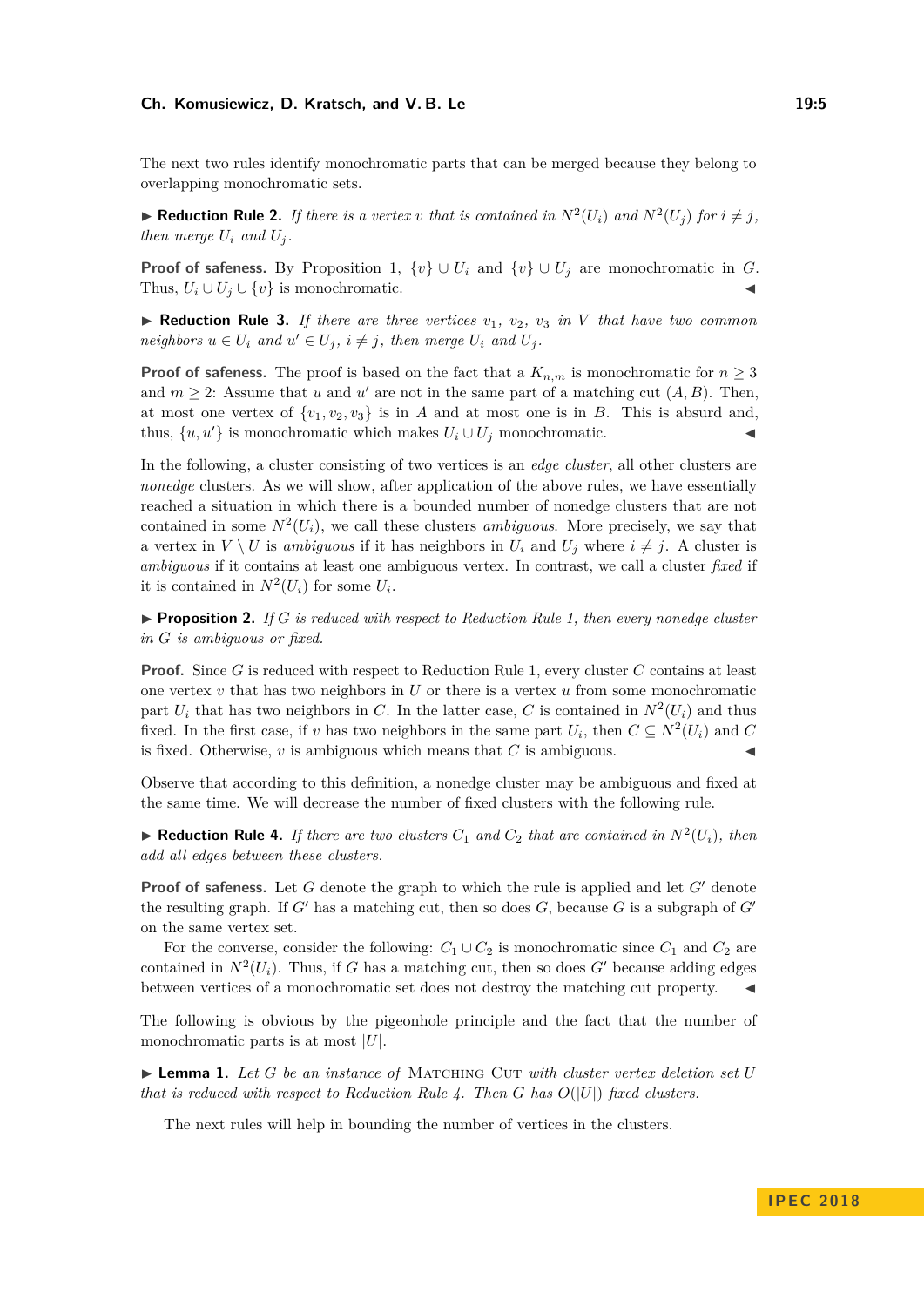<span id="page-5-0"></span>▶ **Reduction Rule 5.** *If there is a cluster C with more than three vertices that contains a vertex v with no neighbors in U, then remove v.*

**Proof of safeness.** Let *G* denote the original graph and let  $G'$  be the graph obtained from the application of the reduction rule. Since  $|C| \geq 4$ , *C* is monochromatic in *G* and  $C - v$  is monochromatic in  $G'$ . This and the fact that  $v$  has only neighbors in  $C$  immediately implies that  $G$  and  $G'$  are equivalent.

After application of Rule [5,](#page-5-0) every vertex in a cluster of size at least three has a neighbor in *U*. The next rule removes unnecessary edges between monochromatic parts and clusters.

<span id="page-5-1"></span> $\blacktriangleright$  **Reduction Rule 6.** *If there is a cluster C* with at least three vertices and a monochromatic *set*  $U_i$  *such that*  $C \subseteq N^2(U_i)$ *, then remove all edges between*  $C$  *and*  $U_i$  *from*  $G$ *, choose an arbitrary vertex*  $u \in U_i$  *and two vertices*  $v_1, v_2 \in C$ *, and add two edges*  $\{u, v_1\}$  *and*  $\{u, v_2\}$ *. If*  $|U_i| = 2$ *, then add an edge between*  $u' \in U_i \setminus \{u\}$  *and*  $v_3 \in C \setminus \{v_1, v_2\}$ *. If*  $|U_i| > 2$ *, then make U<sup>i</sup> a clique.*

**Proof of safeness.** Let *G* denote the original graph and let  $G'$  be the graph obtained from the application of the reduction rule. Since  $C \subseteq N^2(U_i)$ , we have, by Proposition [1,](#page-3-0) that  $U_i \cup C$ is monochromatic. Thus, if *G* has a matching cut  $(A, B)$ , then without loss of generality we have  $U_i \cup C \subseteq A$ . This implies that  $(A, B)$  is a matching cut of *G'* since *G'* is obtained from *G* by removing and adding certain edges between vertices in  $U_i \cup C \subseteq A$ .

Conversely, assume that  $G'$  has a matching cut. In  $G'$ ,  $U_i$  is monochromatic and thus the cluster *C* is contained in  $N^2(U_i)$ . By Proposition [1,](#page-3-0)  $U_i \cup C$  is monochromatic in  $G'$ . As above, since  $G$  can be obtained from  $G'$  by removing and adding certain edges between vertices in  $U_i \cup C$ , *G* also has a matching cut.

After application of these rules, the size of the instance is, with exception of the edge clusters, already bounded by a polynomial function of  $|U|$  as we show in the following.

<span id="page-5-2"></span> $\blacktriangleright$  **Lemma 2.** Let G be an instance of MATCHING CUT with cluster vertex deletion set U *that is reduced with respect to Reduction Rules [1–](#page-3-1)[6.](#page-5-1) Then G has*

 $O(|U|^2)$  *ambiguous vertices, and* 

 $O(|U|^2)$  *nonedge clusters, each containing*  $O(|U|)$  *vertices.* 

The proof of Lemma [2](#page-5-2) is deferred to the full version of this work.

To obtain a first bound on the instance size, it remains to reduce the overall number of edge clusters. To this end, we consider for each edge cluster  $\{u, v\}$  the neighborhoods of *u* and *v* in *U*. First, observe that, assuming *G* is reduced with respect to Reduction Rule [1,](#page-3-1) *u* and *v* have neighbors in *U*. Now we call an edge cluster  $\{u, v\}$  *simple* if *u* has only neighbors in  $U_i$  and  $v$  has only neighbors in  $U_j$  (possibly  $i = j$ ). Observe that the number of non-simple edge clusters is already bounded: Each such cluster is ambiguous because at least one of its vertices is ambiguous. By Lemma [2,](#page-5-2) there are  $O(|U|^2)$  such vertices and thus  $O(|U|^2)$ clusters containing them. To obtain a bound on the overall number of edge clusters, we show that all simple edge clusters can be removed.

#### <span id="page-5-3"></span> $\blacktriangleright$  **Reduction Rule 7.** If there is a simple edge cluster  $\{u, v\}$ , then remove *u* and *v* from *G*.

The proof of the safeness of this rule is deferred to the full version of this work.

Thus, with the above rules we obtain a kernel with  $O(\text{dc}(G)^3)$  vertices: a reduced instance has  $O(|U|^2) = O(\text{dc}(G)^2)$  clusters, each containing  $O(|U|) = O(\text{dc}(G))$  vertices. To obtain a kernel with an overall quadratic number of vertices, we observe first that after applications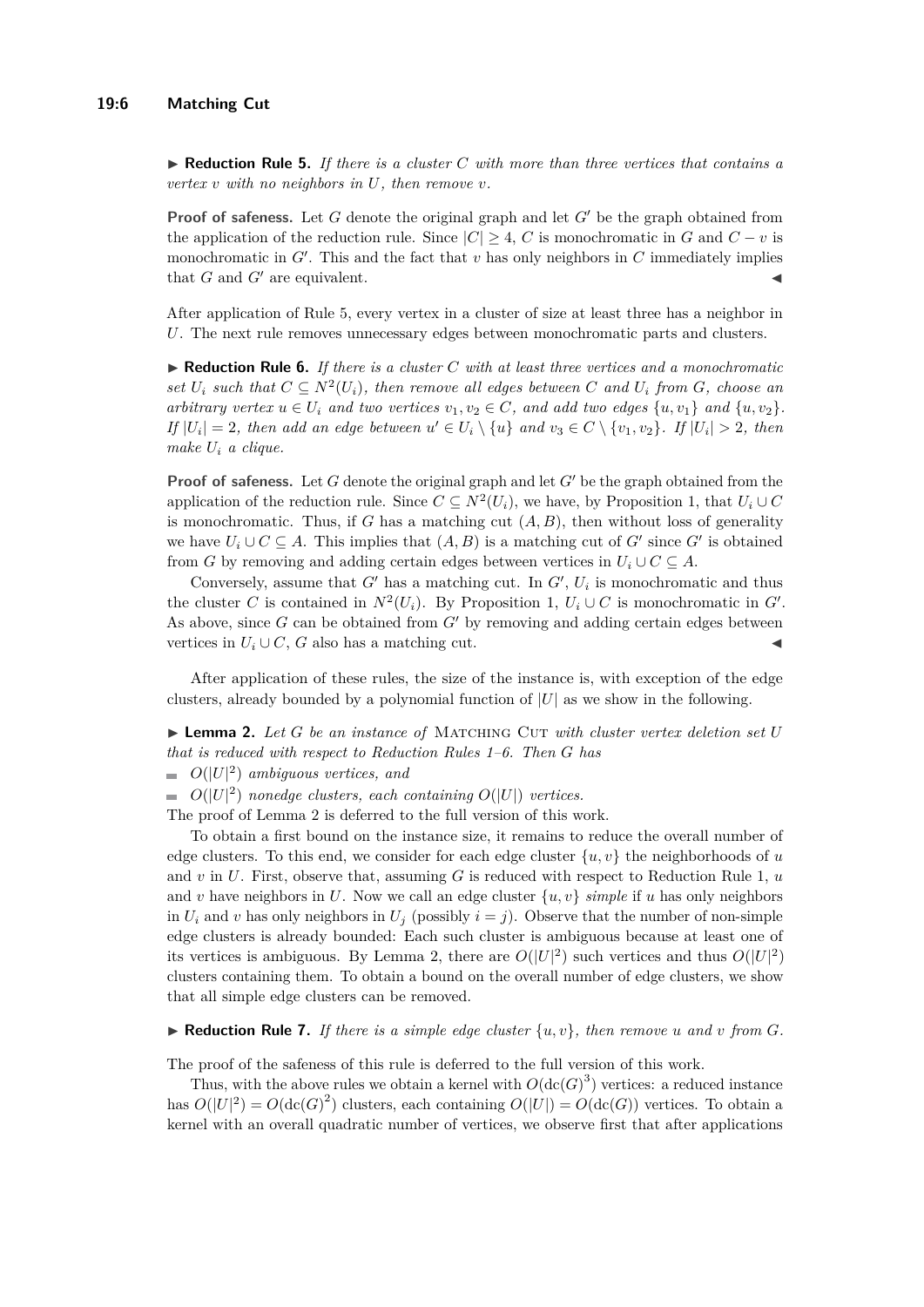#### **Ch. Komusiewicz, D. Kratsch, and V. B. Le 19:7** 19:7

of Reduction Rule [6,](#page-5-1) every vertex in cluster *C*, where  $|C| \geq 3$  and  $C \subseteq N^2(U_i)$  for some *i*, has at most one neighbor in *U<sup>i</sup>* .

It remains to bound the number of vertices in  $V \setminus U$  with only one neighbor in *U*. First, we find monochromatic parts of *U* that can be merged not because they have many common neighbors but, instead, because they have common neighbors in several nonedge clusters.

<span id="page-6-0"></span>▶ **Reduction Rule 8.** *If there are two vertices*  $u \in U_i$  *and*  $u' \in U_j$ *,*  $i \neq j$ *, and three distinct nonedge clusters*  $C_1, C_2, C_3$  *such that*  $u$  *and*  $u'$  *have at least one neighbor in each of them, then merge*  $U_i$  *and*  $U_j$ *.* 

**Proof of safeness.** We show that  $U_i \cup U_j$  is monochromatic; by definition this implies that merging  $U_i$  and  $U_j$  is safe. Let  $(A, B)$  be any matching cut of *G*. Each of the three clusters is monochromatic because they are nonedge clusters. Hence, we can assume without loss of generality, that *A* contains  $C_1$  and  $C_2$ . Since *u* has neighbors in  $C_1$  and in  $C_2$ , it has two neighbors in *A* and thus  $U_i \subseteq A$ . Similarly,  $U_j \subseteq A$ . Hence,  $U_i \cup U_j$  is in the same part of the cut. This holds for all cuts, making  $U_i \cup U_j$  monochromatic.

<span id="page-6-1"></span> $\blacktriangleright$  **Lemma 3.** *After exhaustive application of Reduction Rules* [1–](#page-3-1)[8,](#page-6-0) *there are*  $O(|U^2|)$  *vertices*  $in V \setminus U$  *that are in nonedge clusters and have only one neighbor in*  $U$ *.* 

**Proof.** First, by Lemma [1,](#page-4-1) there are  $O(|U|)$  fixed nonedge clusters. By Lemma [2,](#page-5-2) these clusters contain  $O(|U|)$  vertices each. Thus, the number of vertices in fixed nonedge clusters that have only one neighbor in *U* is  $O(|U|^2)$ .

Hence, it remains to bound the number of vertices that have only one neighbor in *U* and are contained in a nonfixed cluster *C*. By Proposition [2,](#page-4-2) these clusters are ambiguous. Each ambiguous cluster C contains an ambiguous vertex with neighbors in  $U_i$  and  $U_j$ , where  $i \neq j$ . Thus, for each vertex of *C* with only one neighbor  $u \in U$ , there is at least one other vertex  $u' \in U$  such that  $u'$  has at least one neighbor in *C*, and *u* and  $u'$  are not from the same monochromatic part  $U_\ell$  (because *u* is in at most one of  $U_i$  and  $U_j$ ). Now, for each  $u \in U$  and  $u' \in U$  that are in distinct monochromatic parts of *U*, let  $N(u, u')$  denote the number of vertex pairs  $\{v, v'\}$  such that there is an ambiguous cluster *C* containing *v* and  $v'$ , one of  $v$  and  $v'$  is adjacent to  $u$ , and the other is adjacent to  $u'$ . By the above discussion, any vertex in an ambiguous cluster *C* with exactly one neighbor in *U* increases the number  $N(u, u')$  for at least one pair of vertices *u* and  $u'$ . By pigeonhole principle, if there are more than  $3 \cdot \binom{|U|}{2}$  vertices in ambiguous nonedge clusters that have only one neighbor in *U*, then there is some pair of vertices *u* and *u'* such that  $N(u, u') \geq 3$ . Since *u* and *u'* each have at most one neighbor in every ambiguous cluster, this means that there are three distinct clusters  $C_1$ ,  $C_2$ ,  $C_3$  which contain neighbors of *u* and *u'*. Because *u* and *u'* are from distinct monochromatic parts, Reduction Rule [8](#page-6-0) applies, which contradicts the fact that *G* is reduced with respect to this rule. Consequently, the number of vertices in ambiguous nonedge clusters that have only one neighbor in  $U$  is  $O(|U|^2)$  $\blacksquare$ ).

**Findment 4.** MATCHING CUT *admits a problem kernel with*  $O(\text{dc}(G)^2)$  vertices that can *be computed in*  $O(\text{dc}(G)^3 \cdot (n^2 + nm))$  *time.* 

**Proof.** Note that every instance contains  $O(\text{dc}(G))$  vertices in *U* because we may assume that  $|U| \leq 3\text{dc}(G)$ . Furthermore, the number of special vertices is also  $O(\text{dc}(G))$  since there is a constant number of them for every monochromatic part. To obtain the kernel, we need to reduce the size of  $V \setminus U$ . To this end, we first apply exhaustively Rules [1–](#page-3-1)[8.](#page-6-0) Afterwards,  $V \setminus U$  has  $O(\text{dc}(G)^2)$  vertices: By Lemma [2,](#page-5-2)  $V \setminus U$  has  $O(\text{dc}(G)^2)$  ambiguous vertices. Moreover, since  $G$  is reduced with respect to Rule  $7$ , we have that every edge cluster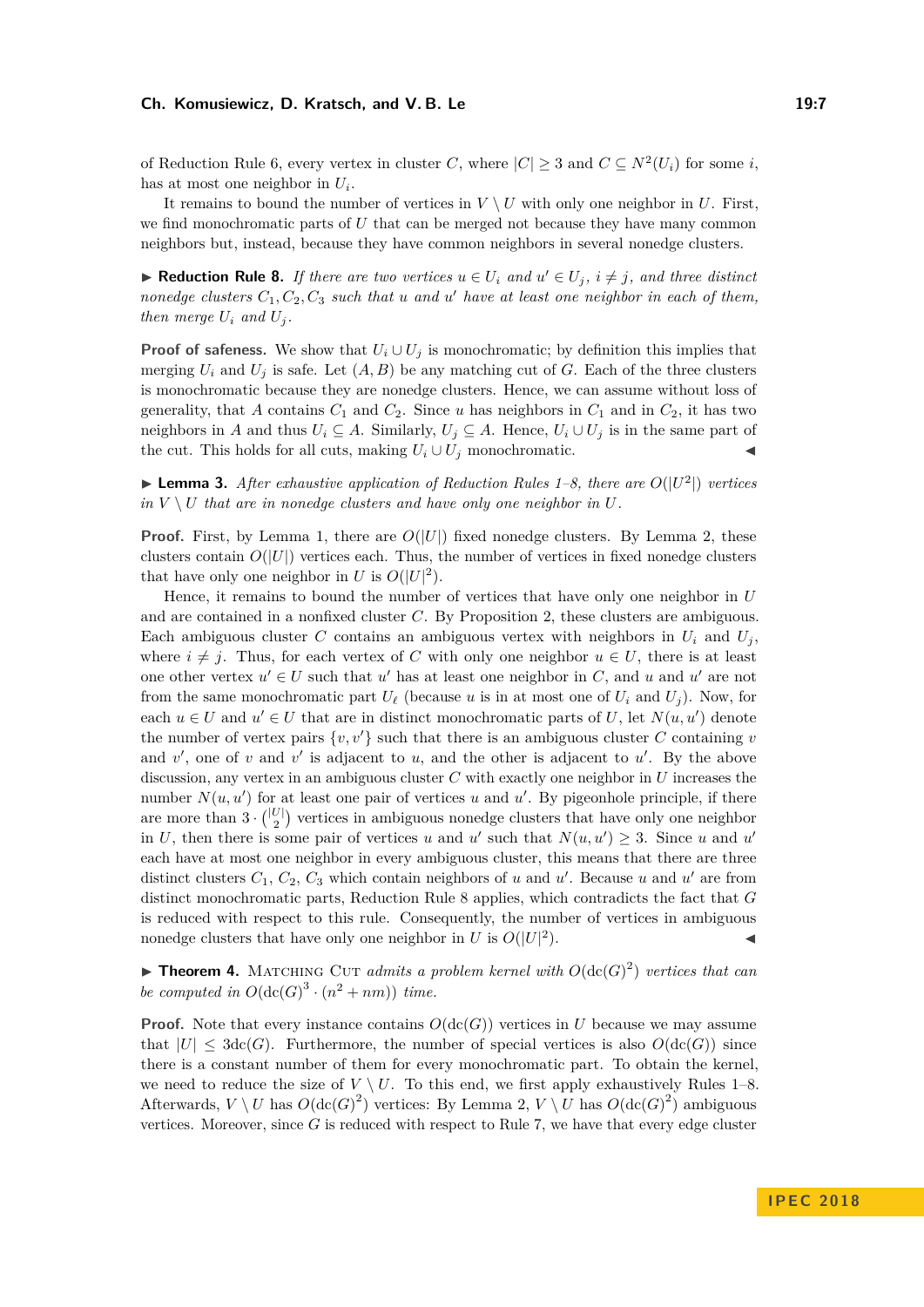contains an ambiguous vertex. Hence, the number of edge clusters, and therefore the number of vertices in edge clusters, is  $O(\text{dc}(G)^2)$ . It remains to bound the number of vertices in nonedge clusters that are not ambiguous. Each of these vertices has only one neighbor in *U* because *G* is reduced with respect to Reduction Rule [6.](#page-5-1) By Lemma [3,](#page-6-1)  $V \setminus U$  has  $O(\text{dc}(G)^2)$ vertices that are in nonedge clusters and have only one neighbor in *U*.

Finally, the number of vertices that have no neighbors in any set  $U_i$  is  $O(1)$  for each cluster because *G* is reduced with respect to Rule [5](#page-5-0) and thus  $O(\text{dc}(G)^2)$  overall.

It remains to bound the running time for the application of the rules. Rule [1](#page-3-1) can be applied in time  $O(n+m)$  and applies only once. For the remaining rules, we need to maintain the set  $N^2(U_i)$  for each  $U_i$ . These sets can be computed in  $O(\text{dc}(G)(n+m))$  time. Afterwards, the applicability of each rule can be tested in  $O(\text{dc}(G)^2(n+m))$  with the bottleneck being Rule [8.](#page-6-0) Moreover, each rule can be applied in  $O(n)$  time, with the exception of Rule [4](#page-4-0) which may take  $\Theta(n^2)$  time, because it may add  $\Theta(n^2)$  many edges. To make this rule more efficient, we can however store the edges in each cluster only implicitly, giving a running time bound of  $O(n)$  also for this rule; we omit the details. Thus, to obtain the claimed bound on the running time it is sufficient to bound the number of applications of the rules by  $O(\text{dc}(G) \cdot n)$ : All rules that merge monochromatic parts can be performed  $O(\text{dc}(G))$  times overall. For the remaining rules, we have that Rule [4](#page-4-0) can be performed  $O(n)$  times, because it decreases the number of clusters in  $G - U$  by one, Rules [5](#page-5-0) and [7](#page-5-3) can be performed  $O(n)$  times, because they remove at least one vertex from *G*. J

It is worth noting that if  $G - U$  consists of only one cluster, i.e.,  $G - U$  is a clique  $C$ , Lemma [2](#page-5-2) shows that *C* can be reduced to contain  $O(|U|)$  many vertices.

 $\triangleright$  **Corollary 5.** MATCHING CUT *admits a linear kernel when parameterized by* dq(*G*)*, the distance to clique.*

### <span id="page-7-1"></span>**3 Single-exponential FPT Algorithms**

In this section, we consider MATCHING CUT parameterized by the distance to cluster and by the distance to co-cluster. Recall that co-cluster graphs are precisely the complete multipartite graphs. We show that MATCHING CUT can be solved in time  $2^{dc(G)}O(n^2)$  and in time  $2^{d\bar{c}(G)}O(nm)$ . Recall that we may assume that all graphs considered are connected, have minimum degree at least two and that a clique *Q* is monochromatic if  $|Q| \neq 2$ . Finally, observe that minimum distance to cluster sets and minimum distance to co-cluster sets can be computed in  $O(1.92^{\text{dc}(G)} \cdot n^2)$  time and  $O(1.92^{\text{d}\bar{c}(G)} \cdot n^2)$  time, respectively [\[5\]](#page-12-15).

**Distance to Cluster.** Next, we provide an FPT algorithm solving MATCHING CUT running in single-exponential time  $2^{\text{dc}(G)}O(n^2)$ .

<span id="page-7-0"></span>▶ **Lemma 6.** Let  $U \subset V(G)$  such that  $F = V(G) \setminus U$  induces a cluster graph. Given a *partition*  $(A, B)$  *of*  $G[U]$ *, it can be decided in time*  $O(n^2)$  *if G has a matching cut*  $(X, Y)$ *such that*  $A \subseteq X$  *and*  $B \subseteq Y$ *.* 

**Proof.** We first consider the case A or B is empty, say  $B = \emptyset$ . Thus,  $A = U$  and we are searching for a matching cut  $(X, Y)$  such that  $U \subseteq X$ . If  $G[F]$  has some connected component *Q* such that  $(Q, V(G) \setminus Q)$  is a matching cut, then we are done. Otherwise, consider some matching cut  $(X, Y)$  such that  $U \subseteq X$ . For each connected component *Q* of  $G[F]$  we have  $Q \subseteq X$  or  $Q \subseteq Y$ : This is obviously true for the connected components of size at least three and for those of size one because they are monochromatic in *G*. For each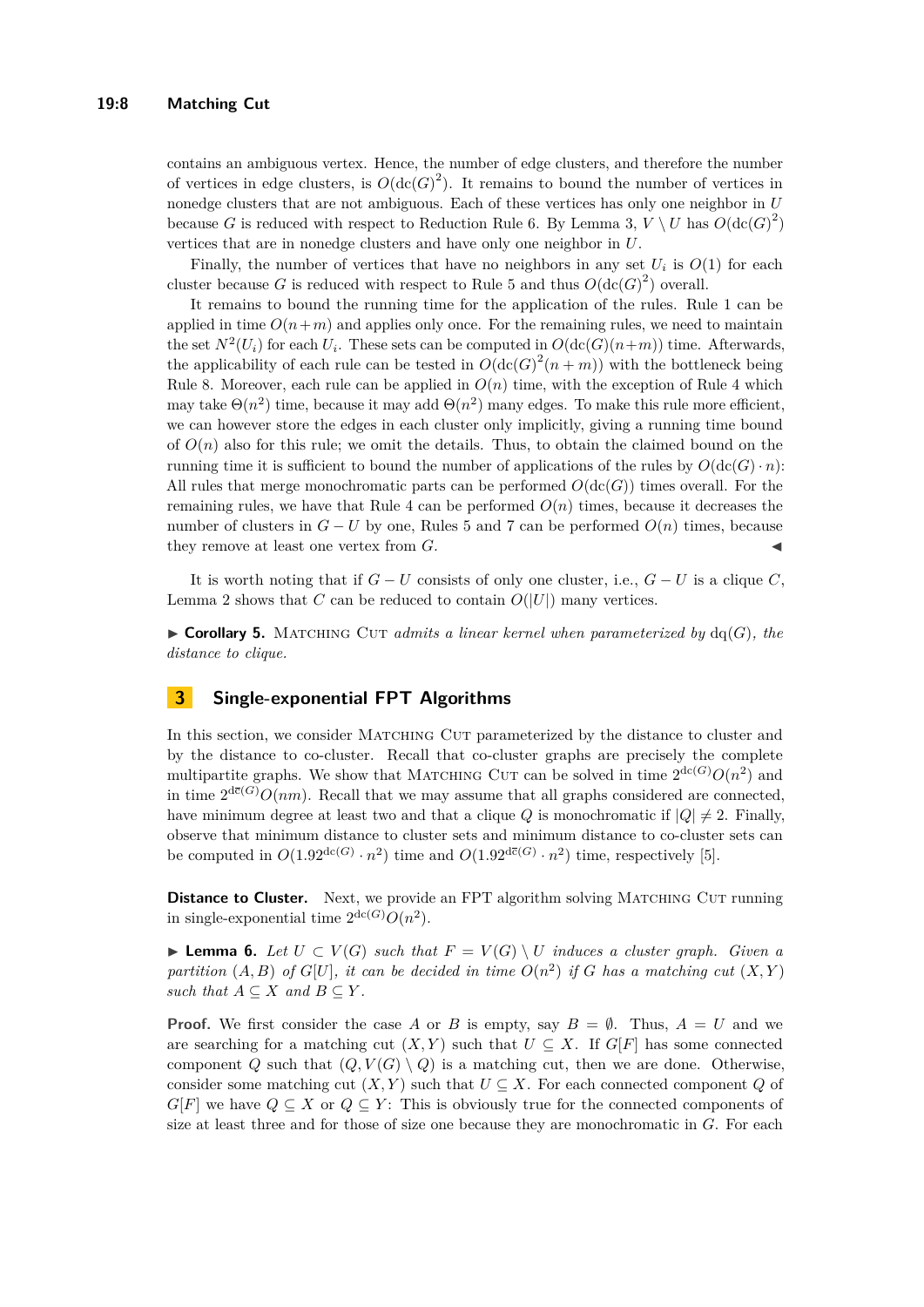#### **Ch. Komusiewicz, D. Kratsch, and V. B. Le 19:9 19:9 19:9**

connected component  $\{u, v\}$  of size two observe the following. Since  $(V(G) \setminus \{u, v\}, \{u, v\})$ is not a matching cut, either

- $\blacksquare$  *u* and *v* have a common neighbor in *U*, or
- $|N(u) \cap U| \geq 2$  or  $|N(v) \cap U| \geq 2$ .  $\blacksquare$

In the first case,  $\{u, v\}$  is monochromatic, in the second case  $u$  and  $v$  are in the same part of the cut as *U*, and thus we have  $\{u, v\} \subset X$ . Summarizing,  $U \subset X$  and for each connected component *Q* of *G*[*F*] we have  $Q \subseteq X$  or  $Q \subseteq Y$ . Since there is no matching cut between *U* and a connected component *Q* of *G*[*F*], this implies  $Q \subseteq X$ . Hence,  $F \cup U \subseteq X$ and thus  $Y = \emptyset$ . Therefore, *G* has no matching cut  $(X, Y)$  such that  $U \subseteq X$ .

Now assume that *A* and *B* are nonempty. Then the algorithm first applies Reduction Rules  $(R1) - (R4)$  given in [\[14\]](#page-12-8); the correctness of these rules is easy to see.

- **(R1)** If an *A*-vertex has two *B*-neighbors, or a *B*-vertex has two *A*-neighbors then STOP: "*G* has no matching cut separating *A*, *B*".
- **(R2)** If  $v \in F$ ,  $|N(v) \cap A| \ge 2$  and  $|N(v) \cap B| \ge 2$  then STOP: "*G* has no matching cut separating *A*, *B*". If *v* ∈ *F* and  $|N(v) \cap A|$  > 2 then *A* := *A* ∪ {*v*}.

If  $v \in F$  and  $|N(v) \cap B| \geq 2$  then  $B := B \cup \{v\}.$ 

- **(R3)** If  $v \in A$  has two adjacent *F*-neighbors  $w_1, w_2$  then  $A := A \cup \{w_1, w_2\}$ . If  $v \in B$  has two adjacent *F*-neighbors  $w_3, w_4$  then  $B := B \cup \{w_3, w_4\}.$
- **(R4)** If there is an edge *xy* in *G* such that  $x \in A$  and  $y \in B$  and  $N(x) \cap N(y) \cap F \neq \emptyset$  then STOP: "*G* has no matching cut separating *A*, *B*". If there is an edge  $xy$  in *G* such that  $x \in A$  and  $y \in B$  then add  $N(x) \cap F$  to *A*, and add  $N(y) \cap F$  to *B*.

If none of these reduction rules can be applied then

- the *A*, *B*-edges of *G* form a matching cut in  $G[A \cup B] = G F$  due to (R1),
- every *F*-vertex is adjacent to at most one *A* and at most one *B*-vertex due to  $(R2)$ ,
- the *F*-neighbors of any *A*-vertex and the *F*-neighbors of any *B*-vertex form an independent  $\mathcal{L}_{\mathcal{A}}$ set due to (R3), and
- every *A*-vertex adjacent to a *B*-vertex has no *F*-neighbor and every *B*-vertex adjacent to an *A*-vertex has no *F*-neighbor.

Clearly these properties hold for the instance  $(G, A, B)$  if none of the Rules  $(R1) - (R4)$ can be applied. Note that  $G[F]$  is a cluster graph. Let  $\mathcal Q$  be the set of all monochromatic connected components in  $G[F]$  and let  $R := F \setminus \bigcup_{Q \in \mathcal{Q}} V(Q)$ . That is, each member in  $\mathcal{Q}$  is a trivial clique or a clique with at least three vertices, and each vertex in *R* belongs to a 2-vertex connected component in  $G[F]$ . Now, create a boolean formula  $\phi$  as follows:

- For each  $Q \in \mathcal{Q}$  we have two boolean variables  $Q_A$  and  $Q_B$  (indicating all vertices of  $Q$ should be added to *A*, respectively, to *B*).
- For each vertex  $u \in R$  we have two boolean variables  $u_A, u_B$  (indicating *u* should be added to *A*, respectively, to *B*).

The clauses of  $\phi$  are as follows:

- (c1) For each  $Q \in \mathcal{Q}: (Q_A \vee Q_B), (\neg Q_A \vee \neg Q_B)$ . These clauses ensure that *Q* will be moved to *A* or else to *B*.
- (c2) For each vertex  $u \in R$ :  $(u_A \vee u_B)$ ,  $(\neg u_A \vee \neg u_B)$ . These clauses ensure that *u* will be moved to *A* or else to *B*.
- (c3) For each two adjacent vertices  $u, v \in R$ :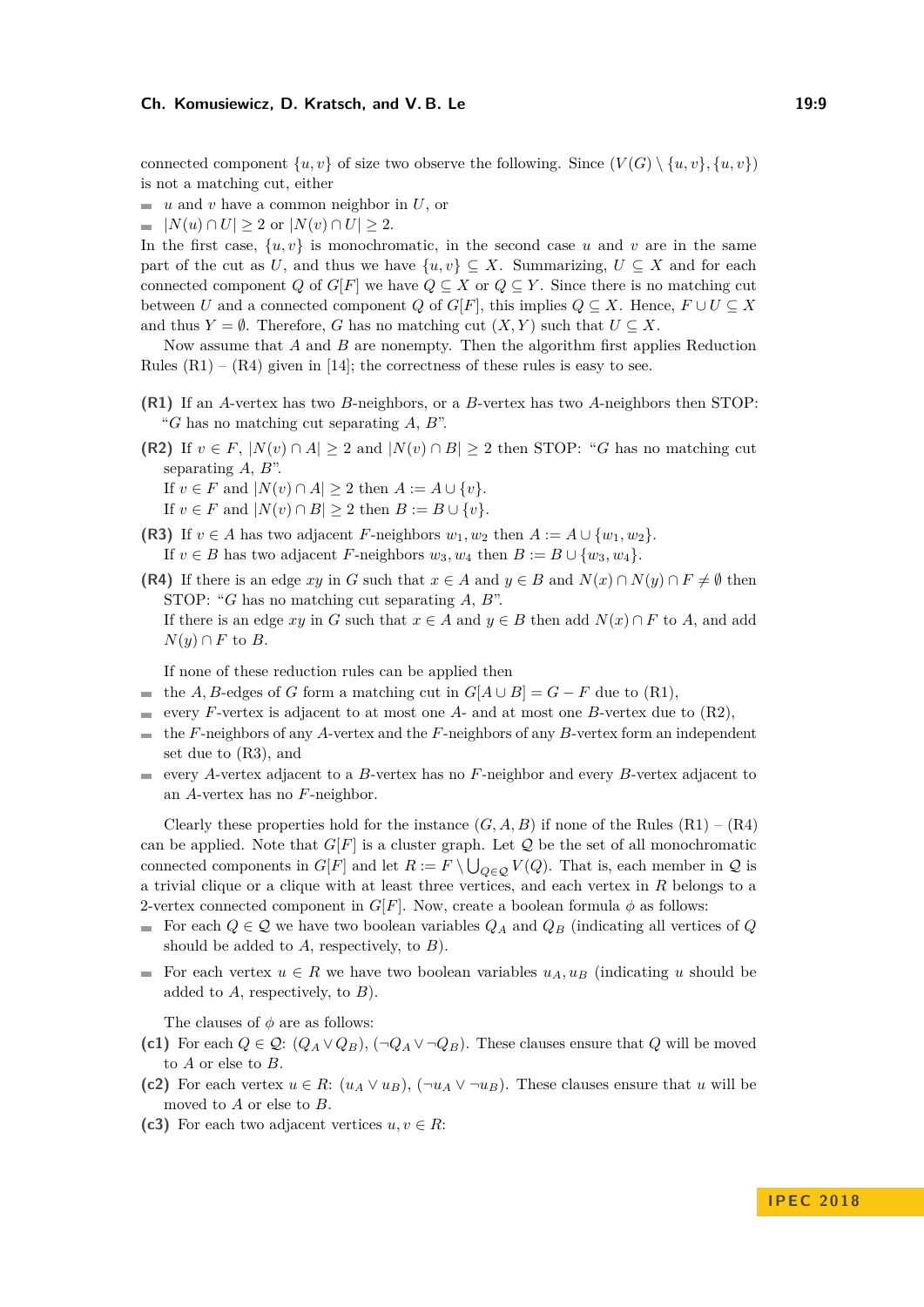- **(c3.1)** If *u* has neighbors in *A* and *B*, if *v* has neighbors in *A* and *B*, if *u* and *v* have neighbors in *A*, or if *u* and *v* have neighbors in *B*:  $(u_A \leftrightarrow v_A)$ ,  $(u_B \leftrightarrow v_B)$ . These clauses ensure that either both *u* and *v* must be moved to *A*, or both must be moved to *B*.
- **(c3.2)** If  $|N(u) \cap A| = |N(v) \cap B| = 1$  and  $N(u) \cap B = N(v) \cap A = \emptyset$ :  $(\neg u_B \lor \neg v_A)$ . This clause ensures that in case  $u$  goes to  $B$ ,  $v$  must also go to  $B$ , and in case  $v$  goes to *A*, *u* must also go to *A*.
- **(c3.3)** If  $|N(u) \cap B| = |N(v) \cap A| = 1$  and  $N(u) \cap A = N(v) \cap B = \emptyset$ :  $(\neg u_A \vee \neg v_B)$ . This clause ensures that in case *u* goes to *A*, *v* must also go to *A*, and in case *v* goes to *B*, *u* must also go to *B*.

(c4) For 
$$
z, z' \in \mathcal{Q} \cup R
$$
:

- (c4.1) If *z, z'* have a common neighbor in *A*:  $(\neg z_B \lor \neg z'_B)$ . This clause ensures that in this case,  $z$  or  $z'$  must go to  $A$ .
- (c4.2) If *z, z'* have a common neighbor in *B*:  $(\neg z_A \lor \neg z'_A)$ . This clause ensures that in this case,  $z$  or  $z'$  must go to  $B$ .

Then  $\phi$  is the conjunction of all these clauses over all  $Q \in \mathcal{Q}$  and all  $u \in R$ .

<span id="page-9-0"></span>**► Proposition 3.** *G has a matching cut*  $(X, Y)$  *with*  $A ⊆ X$  *and*  $B ⊆ Y$  *if and only if*  $\phi$  *is satisfiable.*

The proof of Proposition [3](#page-9-0) is deferred to the full version of this work.

Obviously, the length of the formula  $\phi$  is  $O(n^2)$ . Since 2-Sat can be solved in linear time (cf. [\[3,](#page-12-16) [9,](#page-12-17) [10\]](#page-12-18)), the above discussion yields an  $O(n^2)$ -time algorithm for deciding if *G* has a matching cut  $(X, Y)$  such that  $A \subseteq X$  and  $B \subseteq Y$ .

Running the algorithm of Lemma [6](#page-7-0) for all partitions  $(A, B)$  of  $G[U]$ , where U is a minimum distance to cluster set of the input graph *G*, one obtains

**Fineorem 7.** MATCHING CUT *can be solved in time*  $2^{dc(G)}O(n^2)$ *.* 

**Distance to Co-cluster.** We now provide an FPT algorithm solving MATCHING CUT running in single-exponential time  $2^{d\bar{c}(G)}O(nm)$ .

<span id="page-9-1"></span>▶ **Lemma 8.** Let  $U \subset V(G)$  such that  $F = V(G) \setminus U$  induces a co-cluster graph. Given a *partition*  $(A, B)$  *of*  $G[U]$ *, it can be decided in time*  $O(nm)$  *if*  $G$  *has a matching cut*  $(X, Y)$ *such that*  $A \subseteq X$  *and*  $B \subseteq Y$ *.* 

The proof of Lemma [8](#page-9-1) is deferred to the full version of this work.

Running the algorithm of Lemma [8](#page-9-1) for all partitions  $(A, B)$  of  $G[U]$ , where U is a minimum distance to co-cluster set of the input graph *G*, one obtains

**Fineorem 9.** MATCHING CUT *can be solved in time*  $2^{d\bar{c}(G)}O(nm)$ *.* 

### **4 An Improved Exact Exponential Algorithm**

Our algorithm takes as input a graph  $G = (V, E)$  and decides whether or not there is an edge set  $M \subseteq E$  such that *M* is a matching cut of *G*. As above, we may assume that *G* is connected and has minimum degree at least two. The idea is to compute a partition of the vertex set into subsets *A* and *B* such that *A* and *B* are nonempty unions of components of *G* − *M* and all *M*-edges have one endvertex in *A* and the other in *B*. Our algorithm consists of reduction rules and branching rules that label the vertices of the input graph by either *A*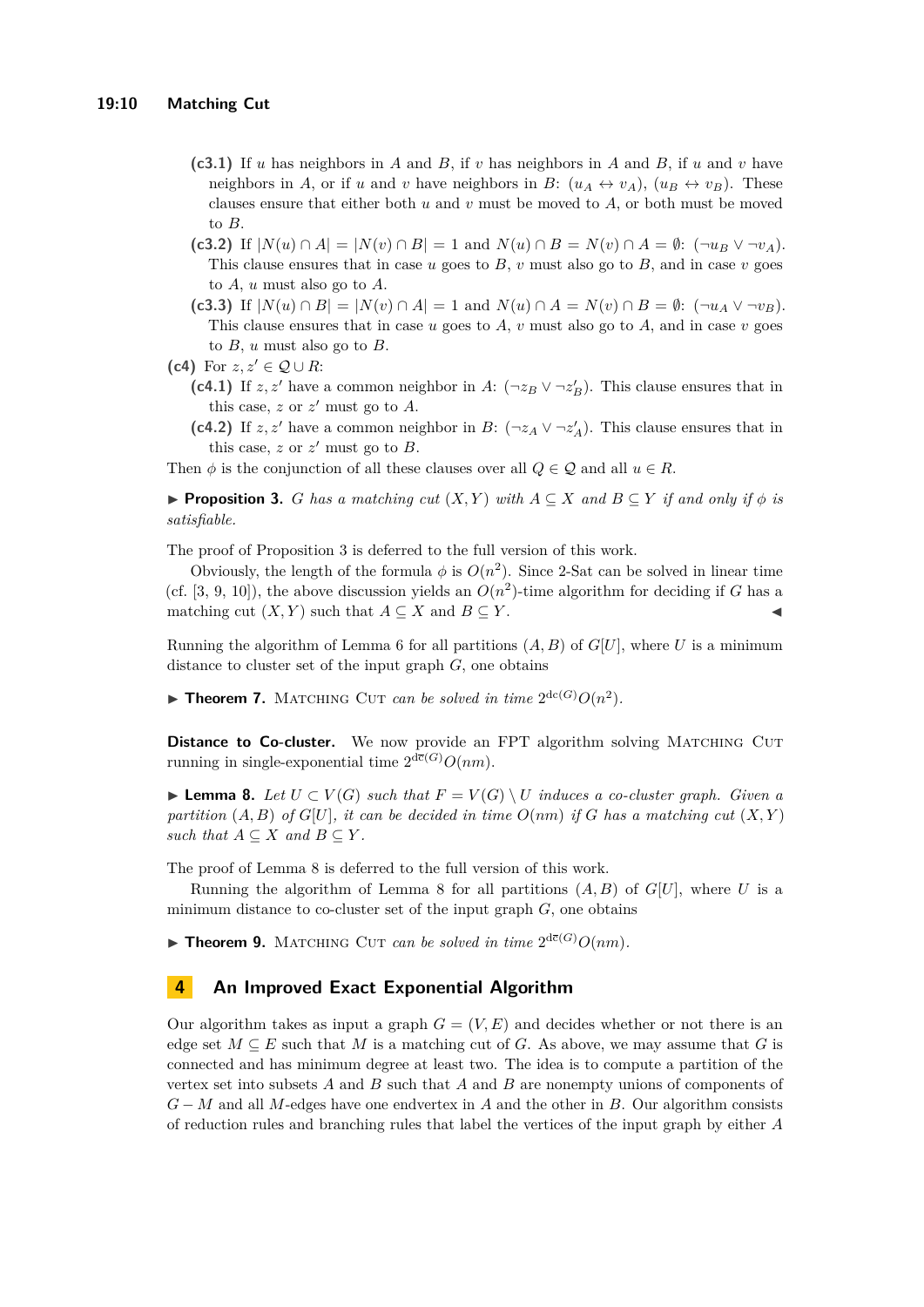#### **Ch. Komusiewicz, D. Kratsch, and V. B. Le 19:11**

or *B* but never change the graph *G*. Finally we provide a termination lemma stating that if neither a reduction rule nor a branching rule can be applied then there is a matching cut in the graph *G*, respecting the current partial partition into *A* and *B*.

The branching algorithm below will be executed for all possible pairs  $a, b \in V$ , hence  $O(n^2)$  times. To do this set  $A := \{a\}, B := \{b\}$ , and  $F := V \setminus \{a, b\}$  and call the branching algorithm. At each stage of the algorithm, *A* and/or *B* will be extended or it will be determined that there is no matching cut that separates *A* from *B*.

We describe our algorithm by a list of reduction and branching rules given in preference order, i.e., in an execution of the algorithm on any instance of a subproblem one always applies the first rule applicable to the instance, which could be a reduction or a branching rule. A reduction rule produces one instance/subproblem while a branching rule results in at least two instances/subproblems, with different extensions of *A* and *B*. Note that *G* has a matching cut that separates *A* from *B* if and only if in at least one recursive branch, extensions  $A'$  of  $A$  and  $B'$  of  $B$  are obtained such that  $G$  has a matching cut that separates *A*<sup> $\prime$ </sup> from *B*<sup> $\prime$ </sup>. Typically a rule assigns one or more free vertices, vertices of *F*, either to *A* or to *B* and removes them from *F*, that is, we always have  $F := V \setminus (A \cup B)$ .

First our algorithm applies Reduction Rules  $(R1) - (R4)$  mentioned in Section [3](#page-7-1) to the current instance (in the order of the rules). In addition, we need two new reduction rules.

**(R5)** If there are vertices  $u, v \in F$  such that  $N(u) = N(v) = \{x, y\}$  with  $x \in A, y \in B$ , then *A* := *A* ∪ {*u*}, *B* := *B* ∪ {*v*}.

<span id="page-10-0"></span> $\triangleright$  **Proposition 4.** Reduction Rule (R5) is safe: G has a matching cut separating A and B if *and only if G has a matching cut separating*  $A \cup \{u\}$  *and*  $B \cup \{v\}$ *.* 

The proof of Proposition [4](#page-10-0) is deferred to the full version of this work.

**(R6)** If there are vertices  $u, v \in F$  such that  $N(u) = N(v) = \{x, y\}$  with  $x \in A, y \in F$  then  $A := A \cup \{u\}.$ 

If there are vertices  $u, v \in F$  such that  $N(u) = N(v) = \{x, y\}$  with  $x \in F, y \in B$  then  $B := B \cup \{v\}.$ 

<span id="page-10-1"></span>▶ **Proposition 5.** *Reduction Rule (R6) is safe:* 

- (i) Let  $x \in A$  and  $y \in F$ . Then G has a matching cut separating A and B if and only if G *has a matching cut separating*  $A \cup \{u\}$  *and*  $B$ *.*
- (ii) Let  $x \in F$  and  $y \in B$ . Then G has a matching cut separating A and B if and only if G *has a matching cut separating A and*  $B \cup \{v\}$ *.*

The proof of Proposition [5](#page-10-1) is deferred to the full version of this work.

Our algorithm consists of six branching rules dealing with small configurations (connected subgraphs with at most eight vertices some of them may already belong to *A* or *B*.) See Fig. [2.](#page-11-0) The Branching Rules (B1) and (B2) are new, the last four have been used in [\[14\]](#page-12-8). Moreover, compared to [\[14\]](#page-12-8) we do a better branching on configuration (B5).

To determine the branching vectors which correspond to our branching rules, we set the size of an instance  $(G, A, B)$  as its number of free vertices, i.e.,  $|V(G)| - |A| - |B|$ .

- **(B1)** We branch into two subproblems. First, add  $v_1$  to  $B$ . Then  $v_2$  has to be added to  $B$ and  $v_3$  has to be added to *A*. Second, add  $v_1$  to *A*. Then  $v_2$  has to be added to *A* too. Hence the branching vector is (3*,* 2).
- **(B2)** We branch into two subproblems. First, add  $v_2$  to *B*. Then  $v_1$  has to be added to *A* and  $v_3$  has to be added to *B*. Second, add  $v_2$  to *A*. Then  $v_3$  has to be added to *A* too. Hence the branching vector is (3*,* 2).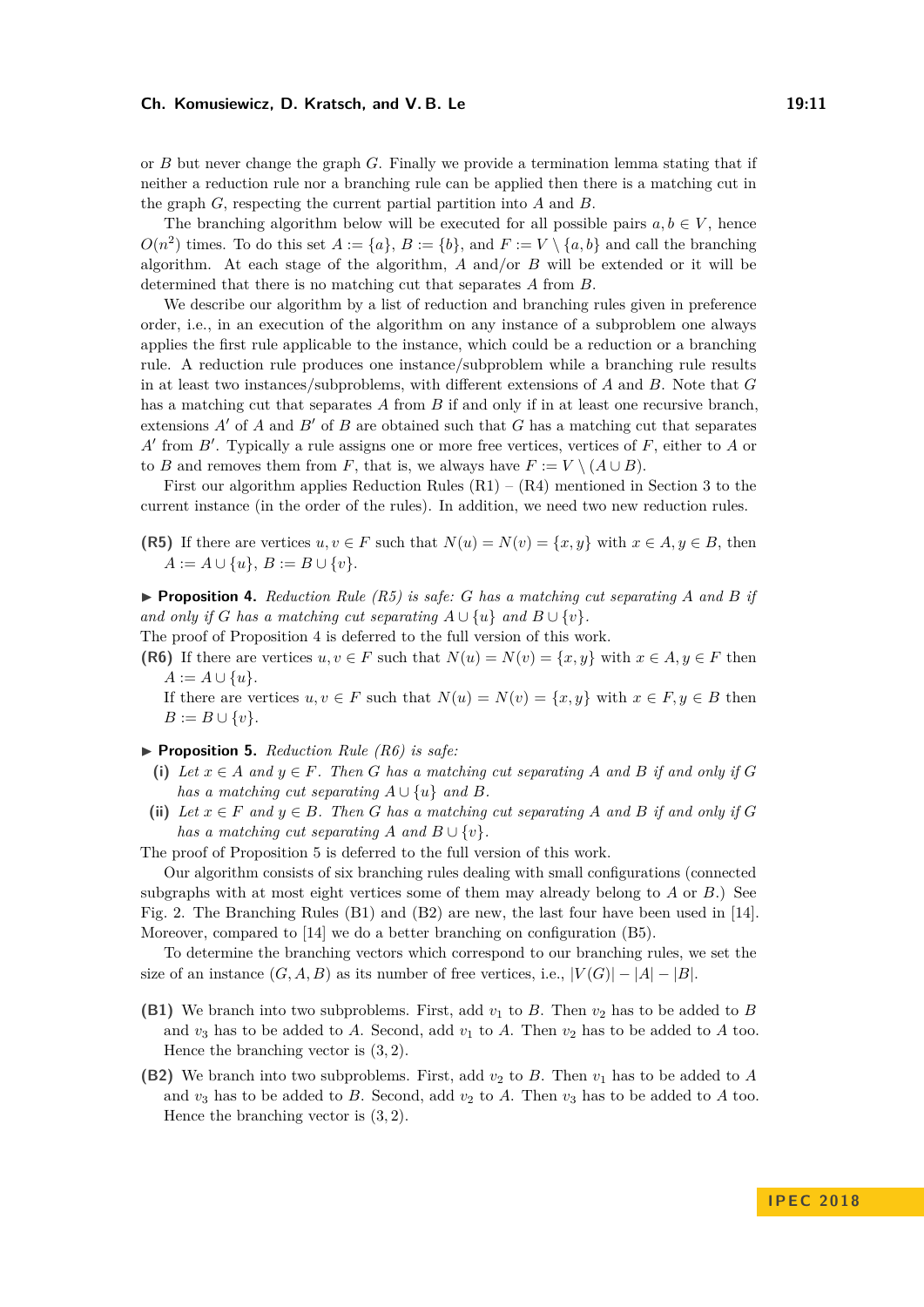<span id="page-11-0"></span>

**Figure 2** Branching configurations: Vertices with label *A* and *B* belong to *A*, respectively, to *B*; vertices with labels *v<sup>i</sup>* are in *F*.

- **(B3)** First, add  $v_2$  to *B*. This implies that  $v_1$  has to be added to *A*, and that  $v_3$  and  $v_4$ have to be added to *B*. Second, add  $v_2$  to *A*. Hence the branching vector is  $(4, 1)$ .
- **(B4)** On this configuration we branch into two subproblems, similar to (B3). First, add *v*<sup>3</sup> to *A*. This implies that  $v_4$  has to be added to *B*, and that  $v_1$  and  $v_2$  have to be added to *A*. Second, add  $v_3$  to *B*. Hence the branching vector is  $(4, 1)$ .
- **(B5)** We branch into two subproblems. First, add  $v_2$  to A. This implies that  $v_3$  has to be added to *B* and then  $v_4$  has to be added to *A*. Second, add  $v_2$  to *B*. Then  $v_1$  must be added to *A*. Hence the branching vector is (3*,* 2).
- **(B6)** We branch into four subproblems. First, add  $v_5$  to A. This implies that  $v_2$  and  $v_3$ have to be added to *A*. Next, add  $v_5$  to *B*. There are three choices to label  $v_2$  and  $v_3$ :  $AB, BA, BB$ . In the first two choices,  $v_6$  has to be added to *B* and  $v_1$  or  $v_4$  has to be added to *A*. In the last choice,  $v_1$  and  $v_4$  have to be added to *A*. Hence the branching vector is (3*,* 5*,* 5*,* 5).

The branching numbers of the branching vectors of our algorithm are 1*.*3803 (B3, B4), 1*.*3734 (B6) and 1*.*3248 (B1, B2, B5). Consequently, the running time of our algorithm is *O*<sup>∗</sup> (1*.*3803*<sup>n</sup>*).

It remains to show that if none of the reduction and branching rules is applicable to  $(G, A, B)$  then *G* has a matching cut  $(X, Y)$  with  $A \subseteq X$  and  $B \subseteq Y$ . The proof of this fact is deferred to the full version of this work. In summary, we obtain the following result.

▶ Theorem 10. MATCHING CUT *can be solved in time*  $O<sup>*</sup>(1.3803<sup>n</sup>)$ *.* 

### **5 Conclusions**

We provided three algorithms for MATCHING CUT: an exact exponential algorithm of running time  $O^*(1.3803^n)$ , a fixed-parameter algorithm of running time  $2^{dc(G)}O(n^2)$  where  $dc(G)$  is the distance to cluster number, and a fixed-parameter algorithm of running time  $2^{d\bar{c}(G)}O(nm)$ where  $d\bar{c}(G)$  is the distance to co-cluster number. Our results improved the  $O<sup>*</sup>(1.4143<sup>n</sup>)$ time exact algorithm and the  $2^{\tau(G)}O(n^2)$  time algorithm previously given in [\[14\]](#page-12-8), where  $\tau(G)$  > max{dc(*G*), dc(*G*)} is the vertex cover number. Moreover, we found a quadratic vertex-kernel for Matching Cut for the distance to cluster, and a linear vertex-kernel for the distance to clique.

There are many possible directions for future research. Does MATCHING CUT admit a linear vertex-kernel for the distance to cluster? Even a linear vertex-kernel for the parameter vertex cover number  $\tau(G)$  is open. Moreover, it is open whether the problem admits a polynomial kernel for the feedback vertex set number of *G*. Finally, it is natural to ask whether the running time of our  $O<sup>*</sup>(1.3803<sup>n</sup>)$  branching algorithm can be improved.